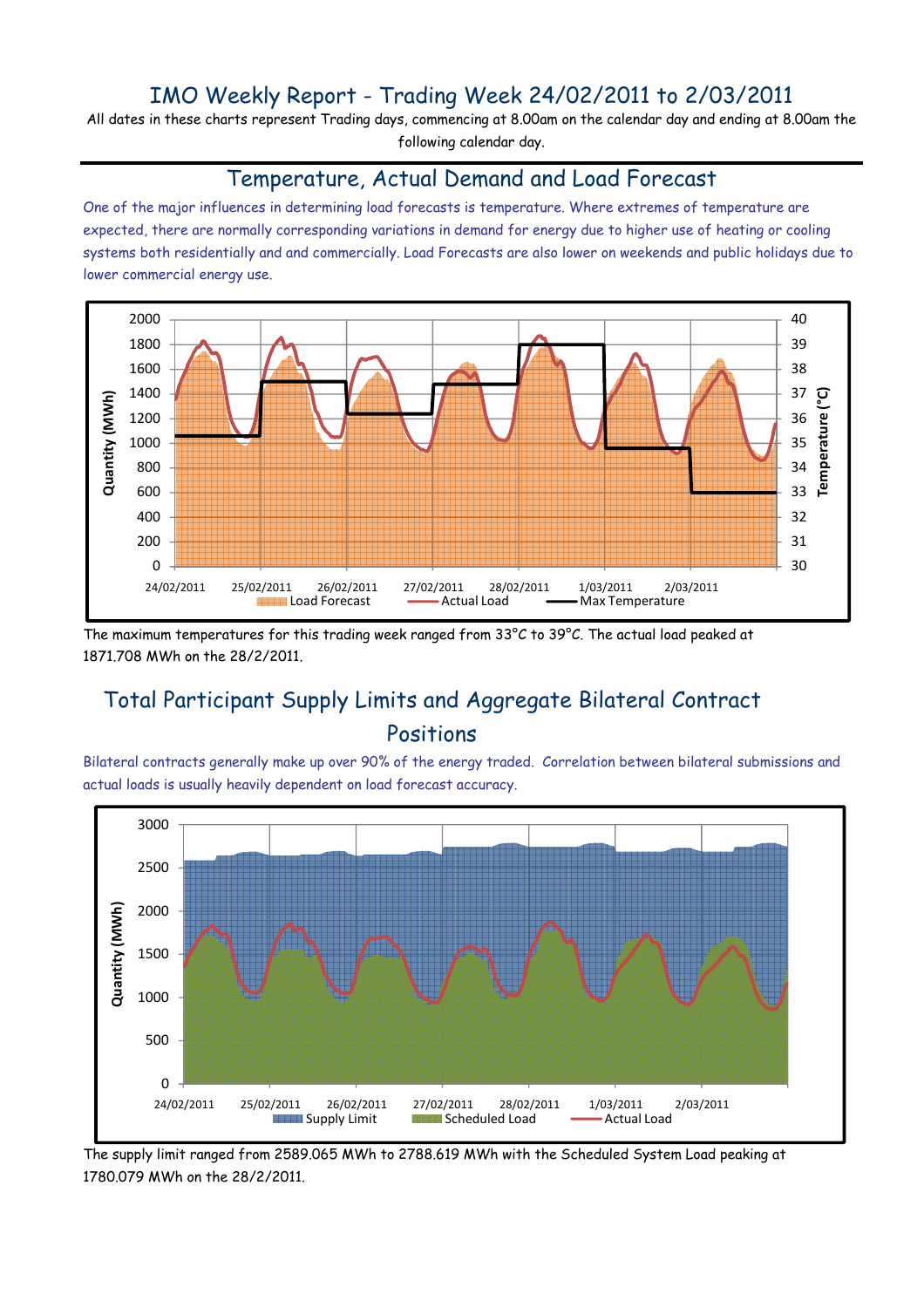### Net Balancing Market Trades

Bilateral contracts and STEM trading are generally based on the forecast energy requirements of Participants. When the forecast requirements are higher or lower than the actual requirements for a day, this Market energy must be bought and sold in the balancing mechanism. This graph shows the estimated net balancing trades.



The majority of the balancing activity this week occurred within Balancing Supply. The maximum balancing demand for the week reached 234.656 MWh on the 24/2/2011. The maximum balancing supply for the week reached -280.531 MWh on the 1/3/2011.

### Total Traded Energy

This chart represents a comparison between the total net energy that is traded in Bilateral Contracts, the STEM and the balancing mechanism. Balancing Supply represents cases in which the total contract position is greater than the demand and customers must supply energy back to balancing. Balancing Demand represents cases in which the total contract position is less than the demand and customers must purchase energy from balancing.



Total balancing supply equalled -22239.4 MWh whereas total balancing demand equalled 5847.93 MWh. The Total STEM Traded quantity was 13553.389 MWh, with the STEM Clearing Quantity ranging between 3.936 MWh and 179.401 MWh.